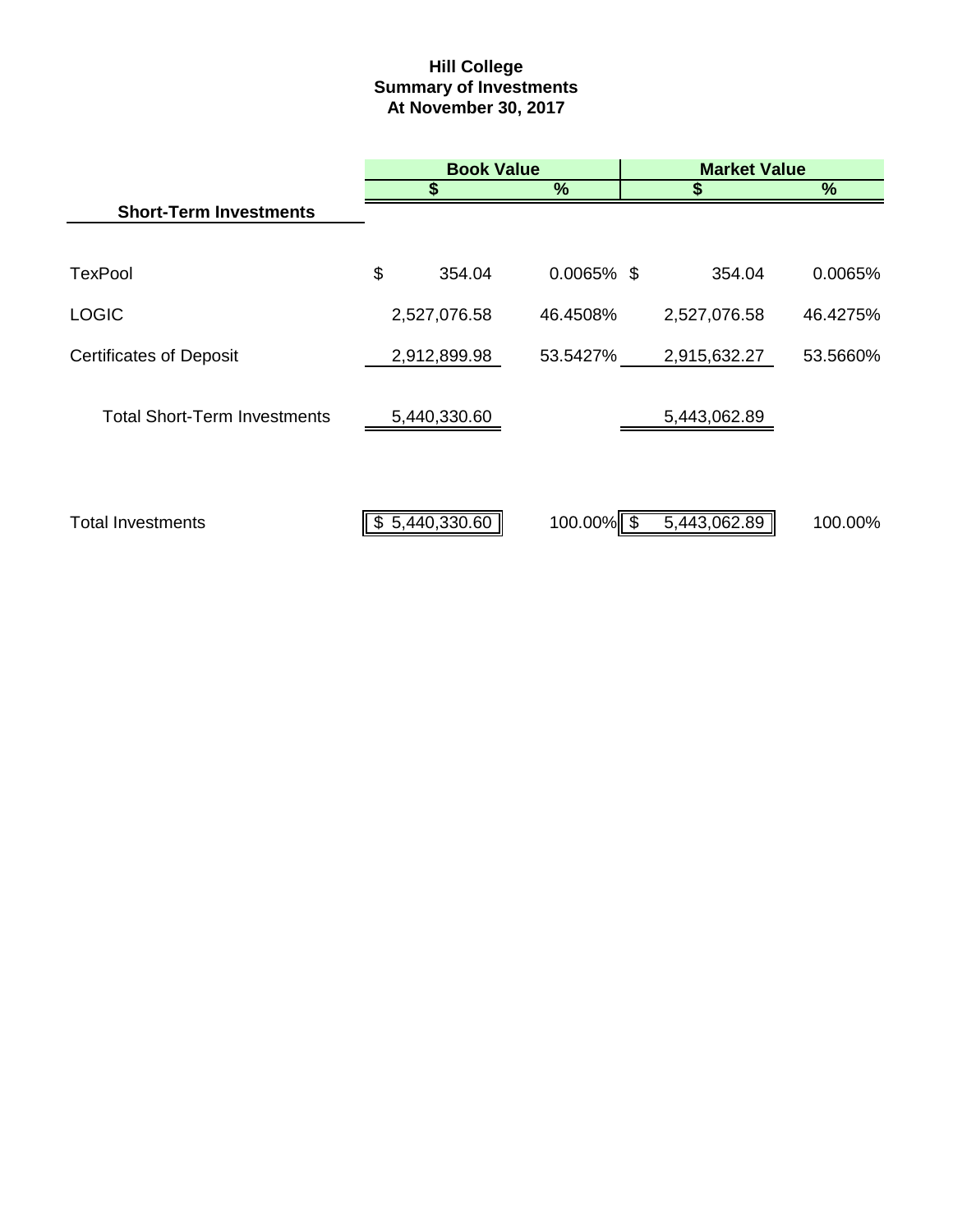# **Hill College Operating Fund At November 30, 2017 Summary of Investments**

|                                     |     | <b>Book Value</b> | <b>Market Value</b> |              |          |  |
|-------------------------------------|-----|-------------------|---------------------|--------------|----------|--|
|                                     |     | S                 | $\%$                |              | %        |  |
| <b>Short-Term Investments</b>       |     |                   |                     |              |          |  |
| <b>TexPool</b>                      | \$  | 300.37            | 0.0064%             | 300.37       | 0.0064%  |  |
| <b>LOGIC</b>                        |     | 2,526,975.63      | 53.8259%            | 2,526,975.63 | 53.8037% |  |
| <b>Certificates of Deposit</b>      |     | 2,167,444.76      | 46.1677%            | 2,169,381.40 | 46.1899% |  |
| <b>Total Short-Term Investments</b> |     | 4,694,720.76      |                     | 4,696,657.40 |          |  |
| <b>Total Investments</b>            | -\$ | 4,694,720.76      | 100.00%             | 4,696,657.40 | 100.00%  |  |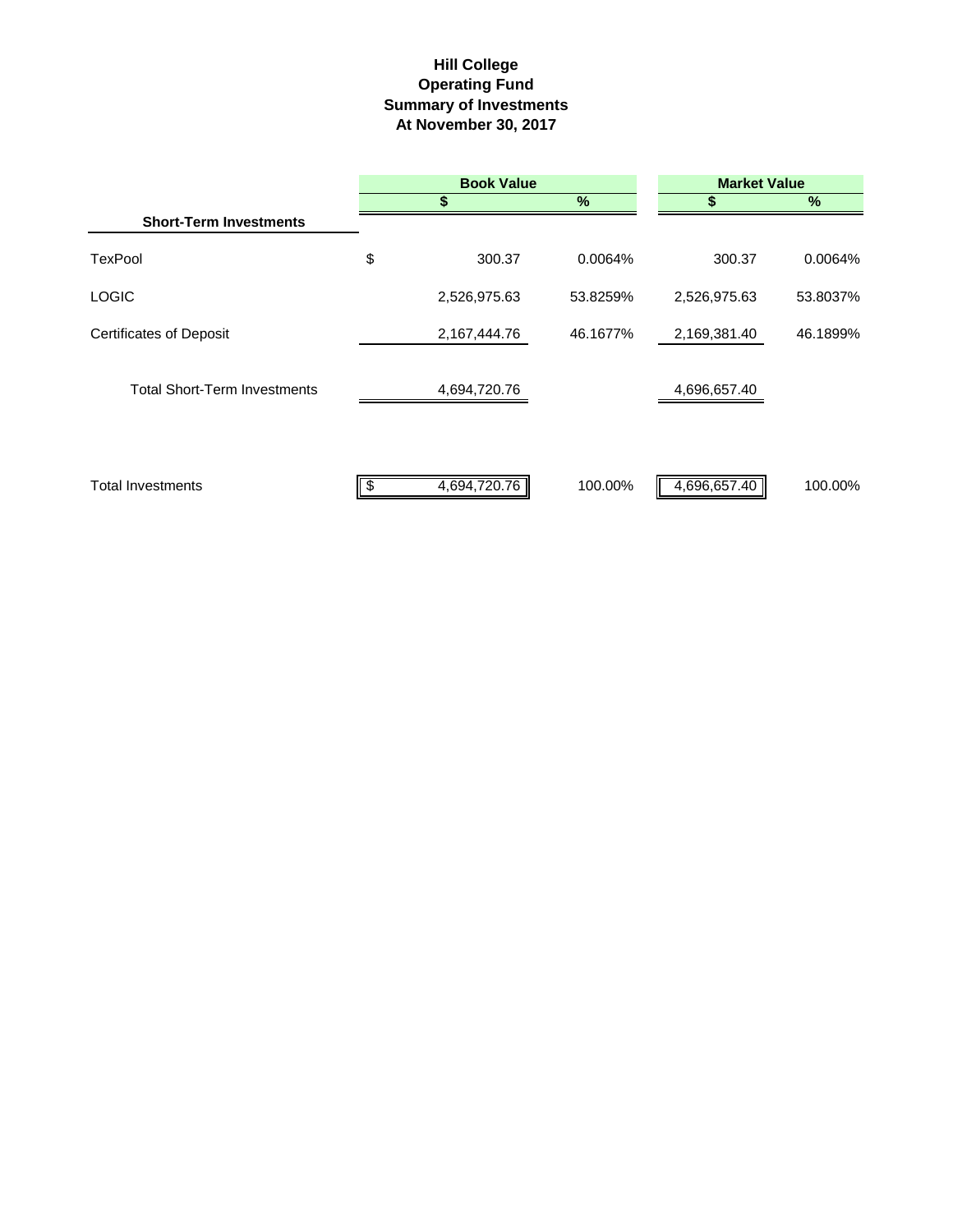### **Hill College Endowment Fund Summary of Investments At November 30, 2017**

|                                     |    | <b>Book Value</b> |           | <b>Market Value</b> |           |
|-------------------------------------|----|-------------------|-----------|---------------------|-----------|
|                                     | S  |                   | %         |                     | %         |
| <b>Short-Term Investments</b>       |    |                   |           |                     |           |
| <b>TexPool</b>                      | \$ | 52.47             | 100.0000% | 52.47               | 100.0000% |
| <b>LOGIC</b>                        |    |                   | 0.0000%   |                     | 0.0000%   |
| <b>Certificates of Deposit</b>      |    |                   | 0.0000%   |                     | 0.0000%   |
| <b>Total Short-Term Investments</b> |    | 52.47             |           | 52.47               |           |
| <b>Total Investments</b>            |    | 52.47             | 100.00%   | 52.47               | 100.00%   |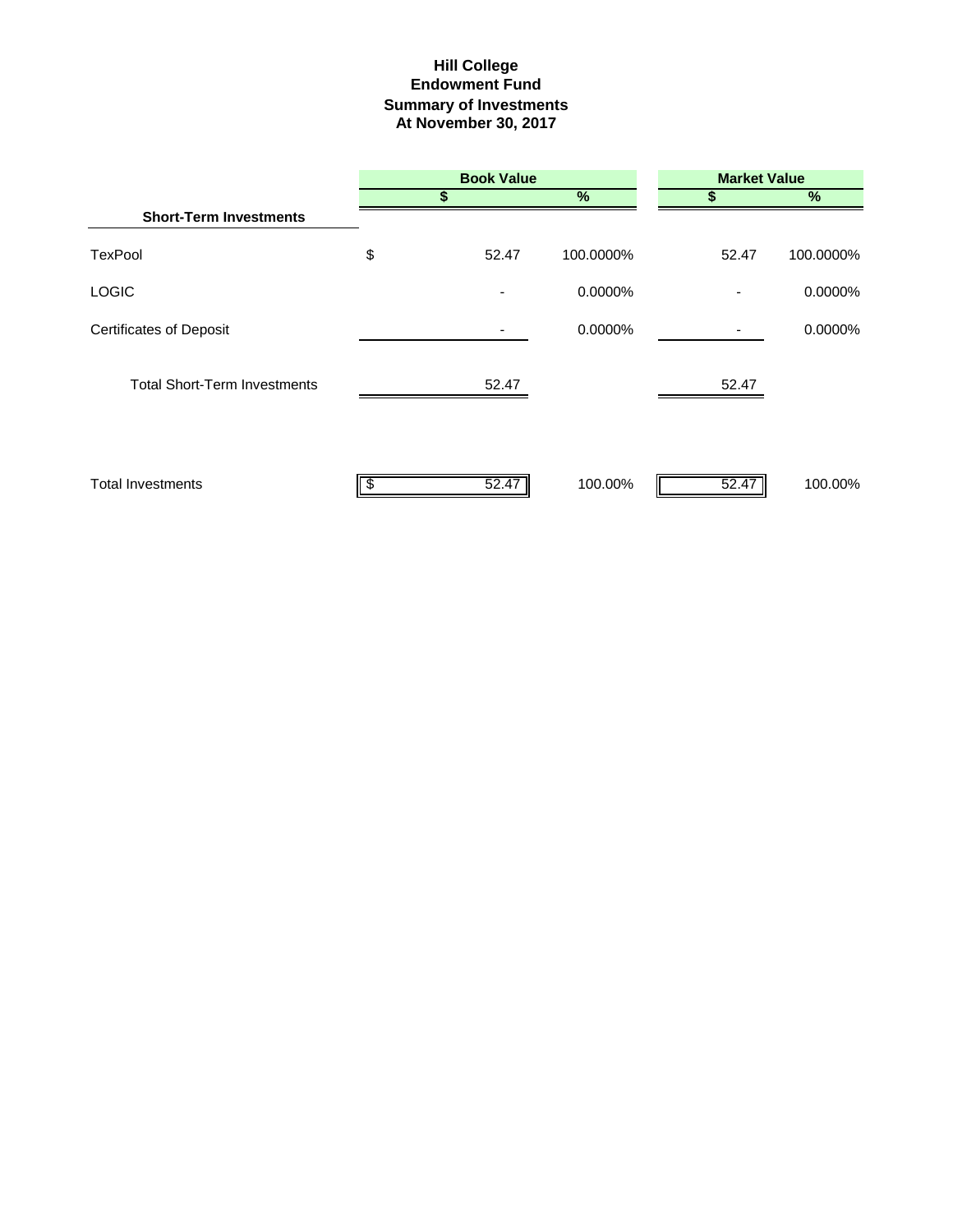#### **Hill College Interest and Sinking Fund Summary of Investments At November 30, 2017**

|                                     |    | <b>Book Value</b> |          | <b>Market Value</b> |          |  |  |
|-------------------------------------|----|-------------------|----------|---------------------|----------|--|--|
|                                     |    | \$                | %        | S                   | %        |  |  |
| <b>Short-Term Investments</b>       |    |                   |          |                     |          |  |  |
| <b>TexPool</b>                      | \$ | 1.20              | 51.0638% | 1.20                | 51.0638% |  |  |
| <b>LOGIC</b>                        |    | 1.15              | 48.9362% | 1.15                | 48.9362% |  |  |
| <b>Certificates of Deposit</b>      |    |                   | 0.0000%  |                     | 0.0000%  |  |  |
| <b>Total Short-Term Investments</b> |    | 2.35              |          | 2.35                |          |  |  |
| <b>Total Investments</b>            | S  | 2.35              | 100.00%  | 2.35                | 100.00%  |  |  |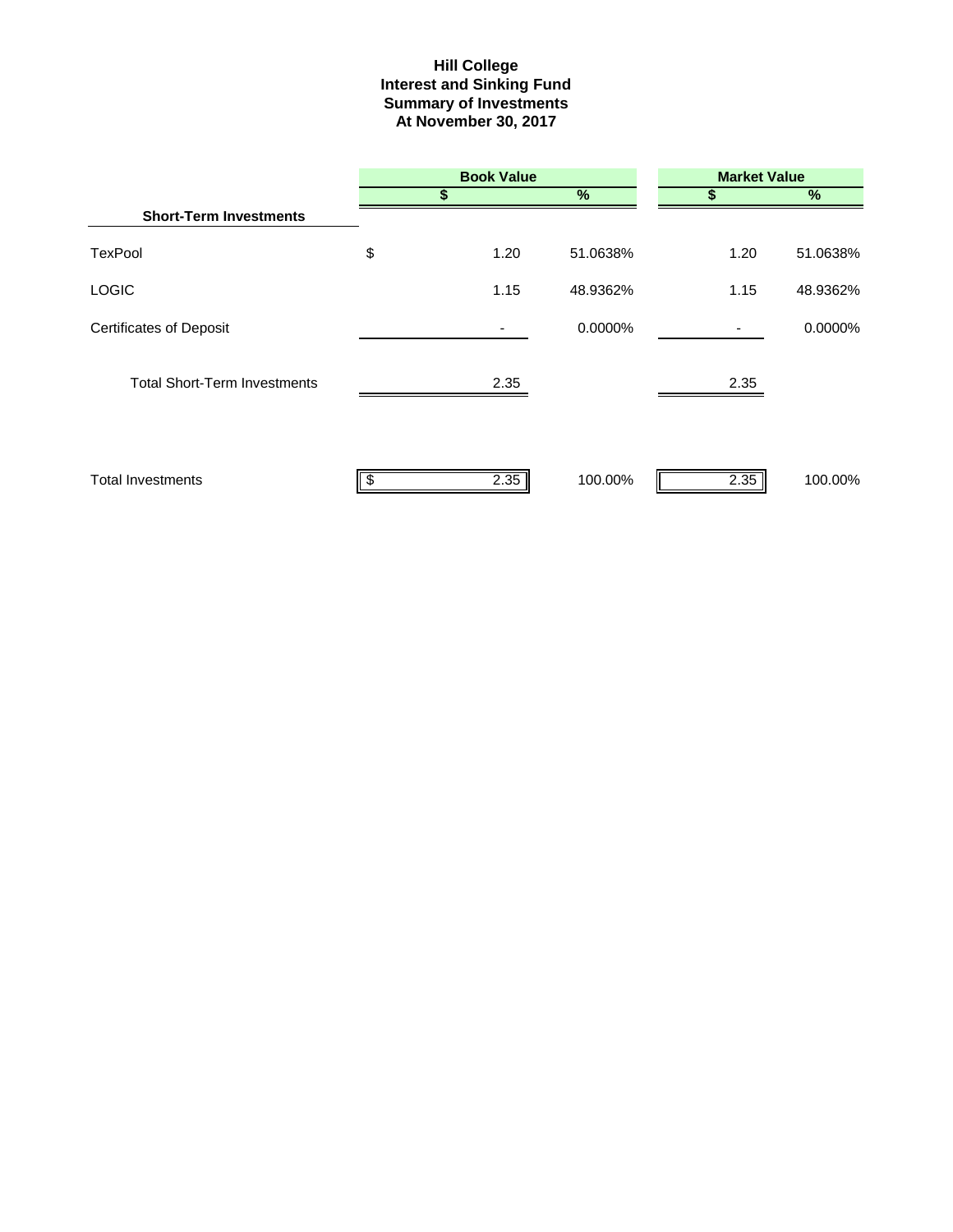#### **Special Revenue Fund Hill College Summary of Investments At November 30, 2017**

|                                     | <b>Book Value</b> |               |            | <b>Market Value</b> |  |  |  |
|-------------------------------------|-------------------|---------------|------------|---------------------|--|--|--|
|                                     | S                 | $\frac{9}{6}$ | S          | %                   |  |  |  |
| <b>Short-Term Investments</b>       |                   |               |            |                     |  |  |  |
| <b>TexPool</b>                      | \$<br>۰           | 0.0000%       |            | 0.0000%             |  |  |  |
| <b>LOGIC</b>                        | 99.80             | 0.0134%       | 99.80      | 0.0134%             |  |  |  |
| <b>Certificates of Deposit</b>      | 745,455.22        | 99.9866%      | 746,250.87 | 99.9866%            |  |  |  |
| <b>Total Short-term Investments</b> | 745,555.02        |               | 746,350.67 |                     |  |  |  |
| <b>Total Investments</b>            | 745,555.02        | 100.00%       | 746,350.67 | 100.00%             |  |  |  |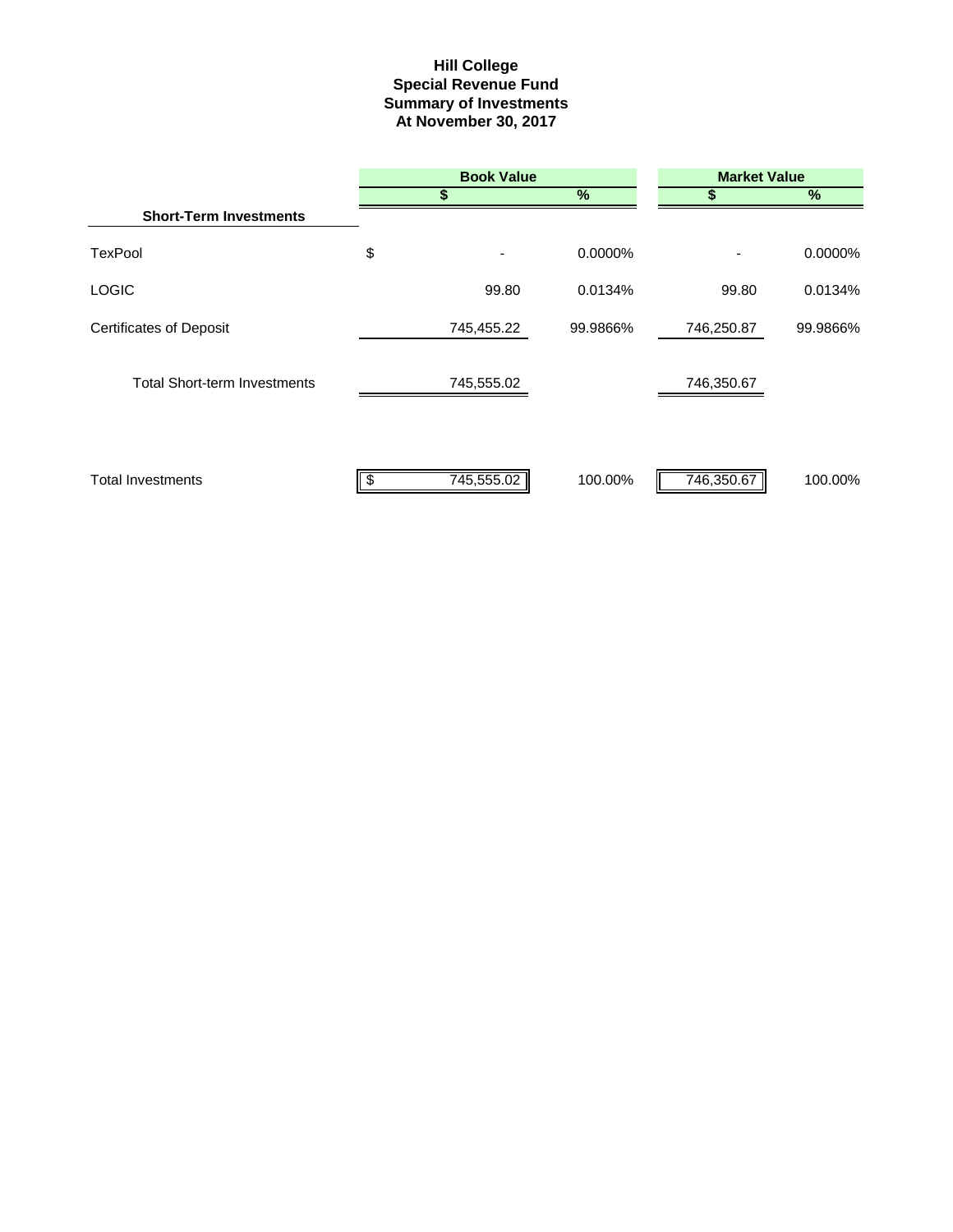#### **Hill College Operating Fund Statement of Changes in Investment Assets Quarter Ended November 30, 2017**

|                                                       | <b>Book Value</b> | <b>Market Value</b>             |
|-------------------------------------------------------|-------------------|---------------------------------|
| <b>Beginning Investment Assets - 8/31/17</b>          |                   | $$4,685,535.62$ $$4,687,459.27$ |
| Receipts\Contributions                                |                   |                                 |
| Investment Income                                     | 12,212.19         | 10,288.54                       |
| Accrued Interest Income                               |                   | 1,936.64                        |
| <b>Distribution</b>                                   | (3,027.05)        | (3,027.05)                      |
| Net Realized Gains (Losses)                           |                   |                                 |
| Changes in Net Unrealized Appreciation/(Depreciation) |                   |                                 |
| <b>Ending Investment Assets - 11/30/17</b>            |                   | \$4,694,720.76 \$4,696,657.40   |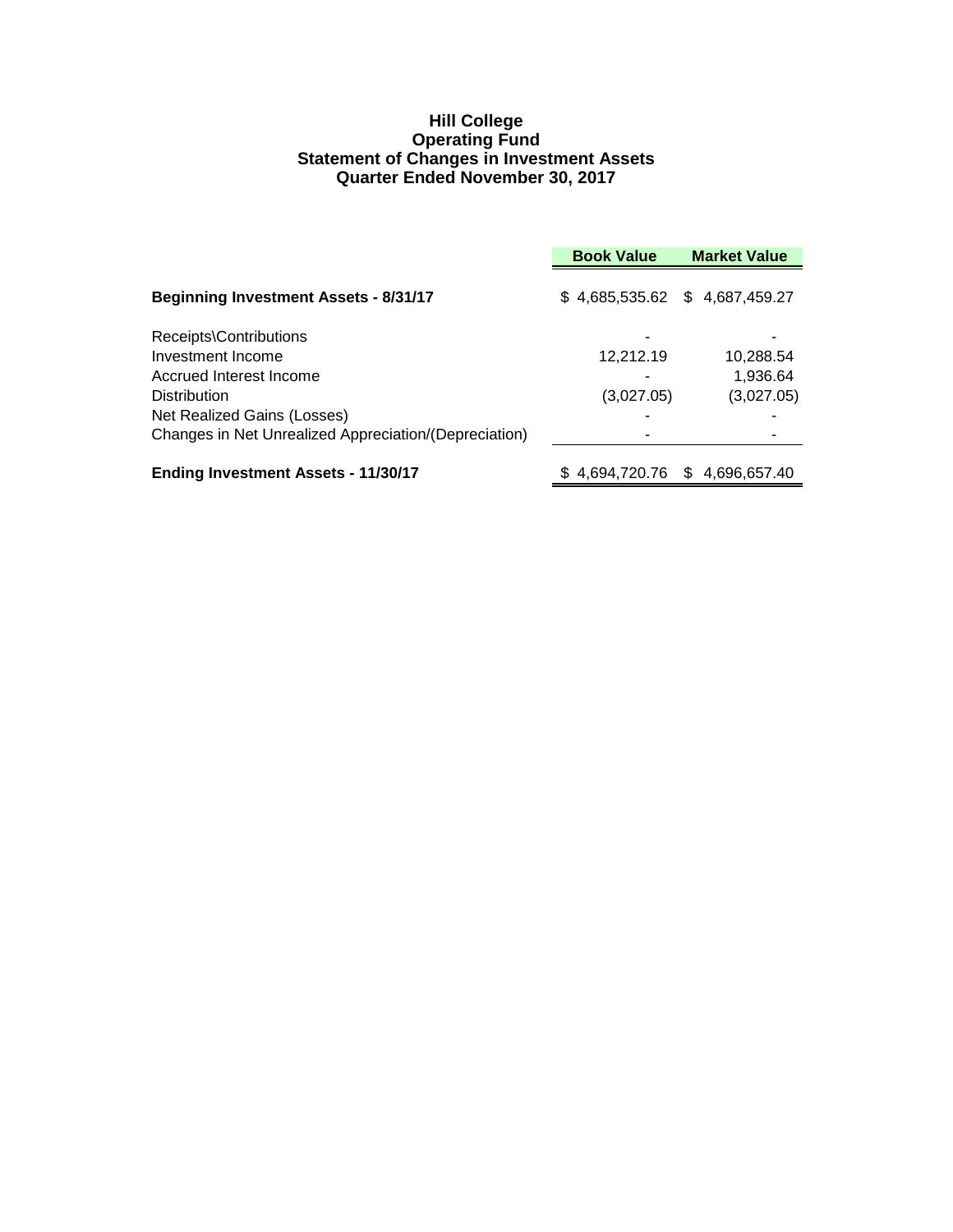#### **Hill College Endowment Fund Statement of Changes in Investment Assets Quarter Ended November 30, 2017**

|                                                       | <b>Book Value</b> |       | <b>Market Value</b> |       |
|-------------------------------------------------------|-------------------|-------|---------------------|-------|
| <b>Beginning Investment Assets - 8/31/17</b>          | \$                | 52.47 | -S                  | 52.47 |
| Receipts\Contributions                                |                   |       |                     |       |
| Investment Income                                     |                   |       |                     |       |
| Accrued Interest Income                               |                   |       |                     |       |
| <b>Distribution</b>                                   |                   |       |                     |       |
| Net Realized Gains (Losses)                           |                   |       |                     |       |
| Changes in Net Unrealized Appreciation/(Depreciation) |                   |       |                     |       |
| <b>Ending Investment Assets - 11/30/17</b>            |                   | 52.47 |                     | 52.47 |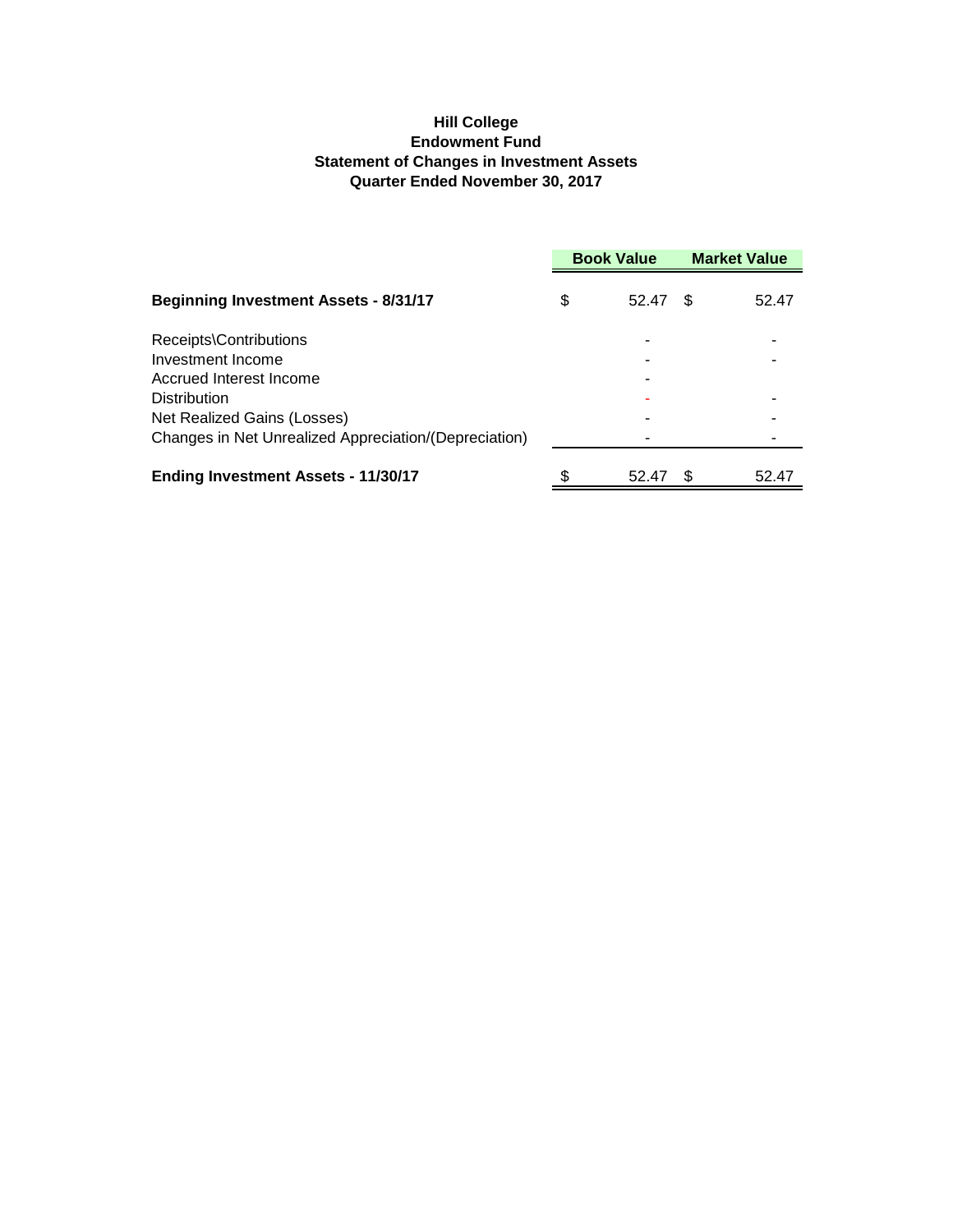#### **Hill College Interest & Sinking Fund Statement of Changes in Investment Assets Quarter Ended November 30, 2017**

|                                                       | <b>Book Value</b> |           | <b>Market Value</b> |      |
|-------------------------------------------------------|-------------------|-----------|---------------------|------|
| <b>Beginning Investment Assets - 8/31/17</b>          | \$                | $2.35$ \$ |                     | 2.35 |
| Receipts\Contributions                                |                   |           |                     |      |
| Investment Income                                     |                   |           |                     |      |
| Accrued Interest Income                               |                   |           |                     |      |
| <b>Distribution</b>                                   |                   |           |                     |      |
| Net Realized Gains (Losses)                           |                   |           |                     |      |
| Changes in Net Unrealized Appreciation/(Depreciation) |                   |           |                     |      |
| <b>Ending Investment Assets - 11/30/17</b>            |                   | 2.35      | - 35                | 2.35 |